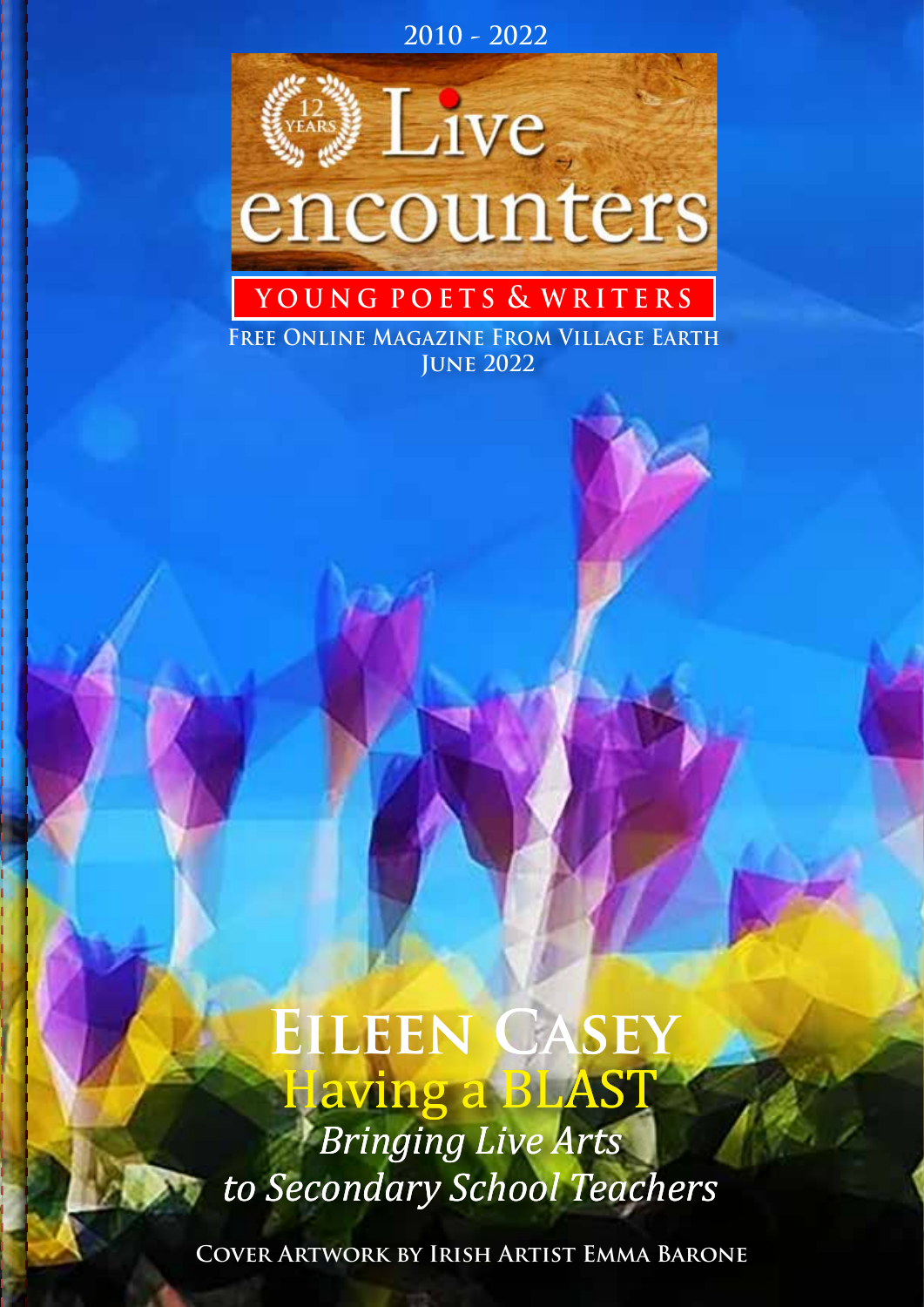#### **L I V E E N C O U N T E R S M A G A Z I N E**

**All articles and photographs are the copyright of www.liveencounters.net and its contributors. No part of this publication may be reproduced without the explicit written permission of www.liveencounters.net. Offenders will be criminally prosecuted to the full extent of the law prevailing in their home country and/or elsewhere.** 



Sunset, Nong Khiaw, Laos, photograph by Mark Ulyseas.



#### **Support Live Encounters. Donate Now and Keep the Magazine Live in 2022**

Live Encounters is a not-for-profit free online magazine that was founded in 2009 in Bali, Indonesia. It showcases some of the best writing from around the world. Poets, writers, academics, civil & human/animal rights activists, academics, environmentalists, social workers, photographers and more have contributed their time and knowledge for the benefit of the readers of:

*Live Encounters Magazine* (2010), *Live Encounters Poetry & Writing* (2016), *Live Encounters Young Poets & Writers* (2019) and now, *Live Encounters Books* (August 2020).

We are appealing for donations to pay for the administrative and technical aspects of the publication. Please help by donating any amount for this just cause as events are threatening the very future of Live Encounters.

Om Shanti Shanti Shanti Om

Mark Ulyseas Publisher/Editor markulyseas@liveencounters.net



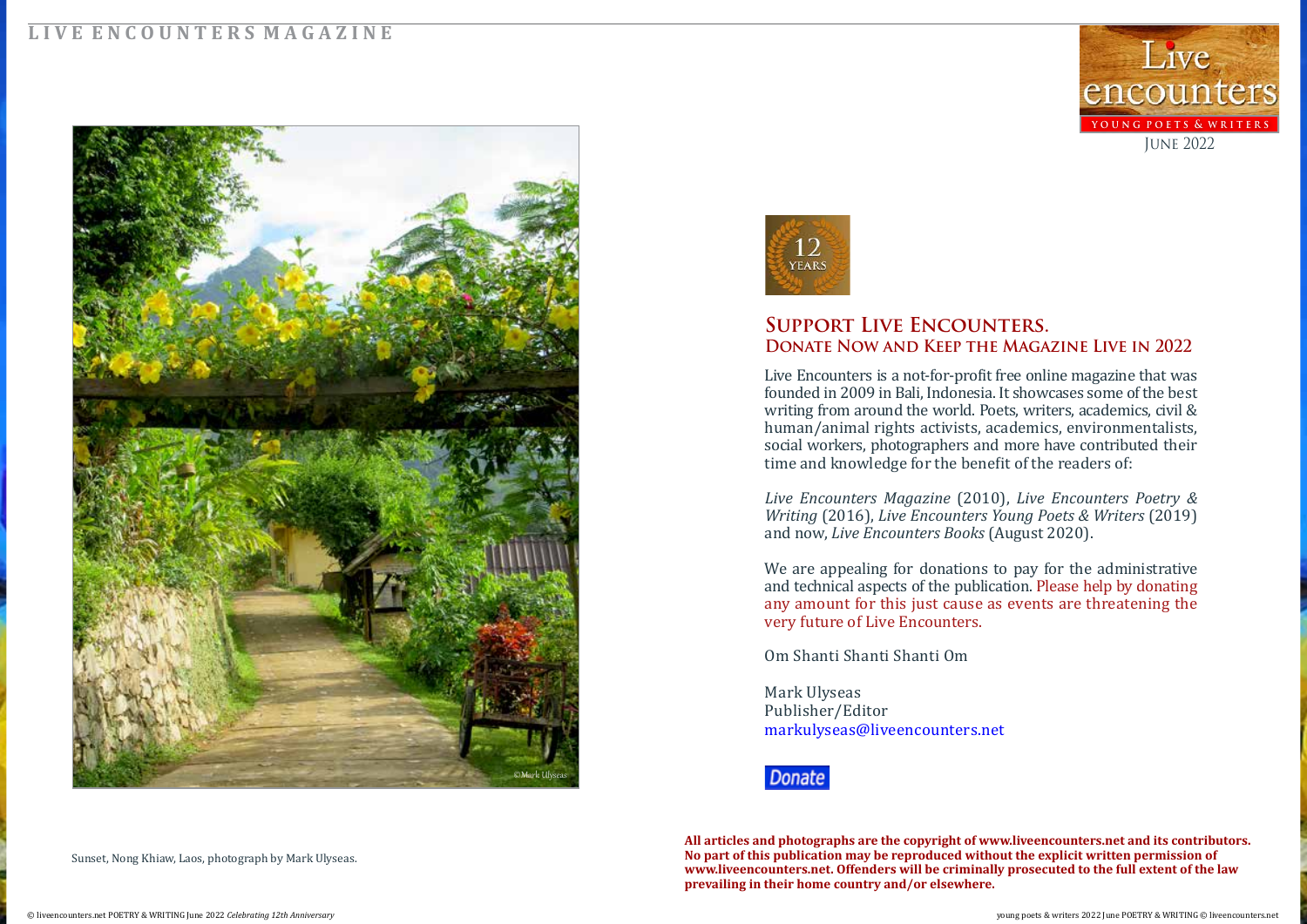#### **Eileen Casey – Guest Editorial**



*Contributors are first year/second year students at Ériu Community College, Barnwell Road, Hansfield, Dublin 15*

**Alanah Shakespeare Alkendaa Al Salamat Domas Tumenas Noreen Aby Dieulevet Oliveira Ahmad Khan Talya Ahmed STEVE SAM Nicolas Minac Klara Venclovaviciute Veronica Gone Modestas Mogenis Alex Losty McGrail**



# **Contributors**

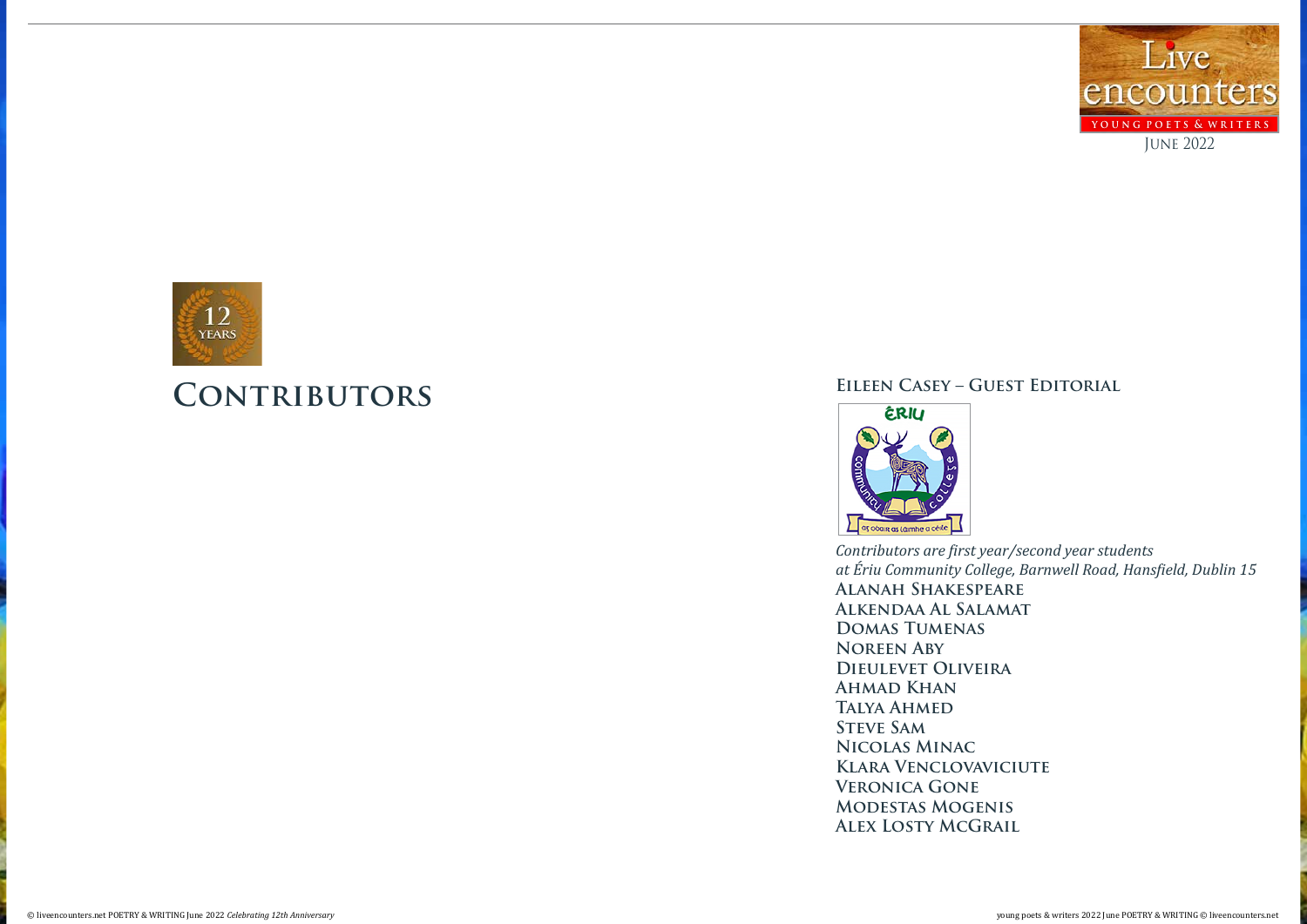# *Bringing Live Arts to Secondary School Teachers* EILEEN CASEY Having a BLAST

#### **G U E S T E D I T O R I A L**



It is indeed a little daunting being faced with a group of young teenagers. Generations apart in age from them, yet at core, my inner child just as lively and willing to be playful. I make no bones in saying that exploring the children's section in bookshops and toy stores is not beneath me. Theirs is a world of magical transformations, colour and curiosity. At this stage of my life I've no intention of going 'gentle into that good night' of 'jaded' sensibility. No, I'm happy to report, far from it. There's nothing I like better than creating from clay, paints, pieces of fabric, pipe-cleaners (brightly coloured) and much more. It's a mighty Empire this. Built from the bricks and mortar of childhood energies, the 'innocence' pre the Blakean 'experience' and then the combination of both. Balance.

But being faced with a group of young men and women who have little or no experience of poetry is a challenge. Fortunately, I have enough poetic passion to circle the globe. Years of writing and teaching equips me to meet this challenge plus my constant interest in how language works, how it can create its own special form of magic. Language makes magicians of each and everyone. But it's no harm preparing triggers and prompts, word games and puzzle solvers. Like the snake charmer with his basket, I want to lure poetic creatures from sleepy coverts, to uncoil out into a smooth, clean line. Regardless of age, gender, culture.

Eriú Community College is a brand-new educational establishment. Located in Dublin 15, it's named for the Goddess Eriú, from whom Ireland (Éire)gets her name. Over the following weeks, we read, wrote, collaborated and some of us even 'ate a star' and showed us how to. Structuring a poem is half the battle. Poetry Ireland's 'Written in the Stars' poetry day 2022 theme, ensured we took a close look at the heavens, at nebula star nurseries, shaping and naming constellations, playing 'what if' with our imaginations. But first things first.

Eileen Casey

Originally from the Midlands, based in South Dublin, Casey's poetry is widely published in anthologies by *Dedalus, New Island, Faber & Faber, The Nordic Irish Studies Journal, Jelly Bucket* (USA), *Orbis* (UK), *PigHog Press, Abridged, The Ulster Tatler Literary Review, Poetry Ireland Review,* among others. Poetry awards include: The Oliver Goldsmith International Poetry Prize, The Hannah Greally Award (Roscommon Libraries), and a Patrick and Katherine Kavanagh Fellowship, among others. Runner up in Poetry Ireland, Trocaire Poetry Competition, 2018. Shortlisted in 2022 Irish Times National Poetry Award. Also received an Arts Council Agility Award, 2021 and a Heinrich Boll residency (Archill Island). She is a regular contributor to poetry journals and magazines. 'Bog Treasure' (Arlen House), her sixth poetry collection formed part of an exhibition 'The Strange Case of The Irish Elk' in collaboration with Canadian Sculptor, Curator, and Anthropologist Jeanne Cannizzo. Supported by an Arts Council Project Development Award, the exhibition went on show in Vancouver (BC) in September, 2021. 'Treasure', a short film featuring Casey's bog poetry and the photography of County Offaly Photographer Tina Claffey was commissioned by Offaly Arts, for Culture Night, 2021. 'Bogmen First and Last' (Fiery Arrow Press poetry) received a Creative Ireland Award, 2021. Casey's previous collections published by New Island, Arlen House, AltEnts, Rua Red Art Gallery.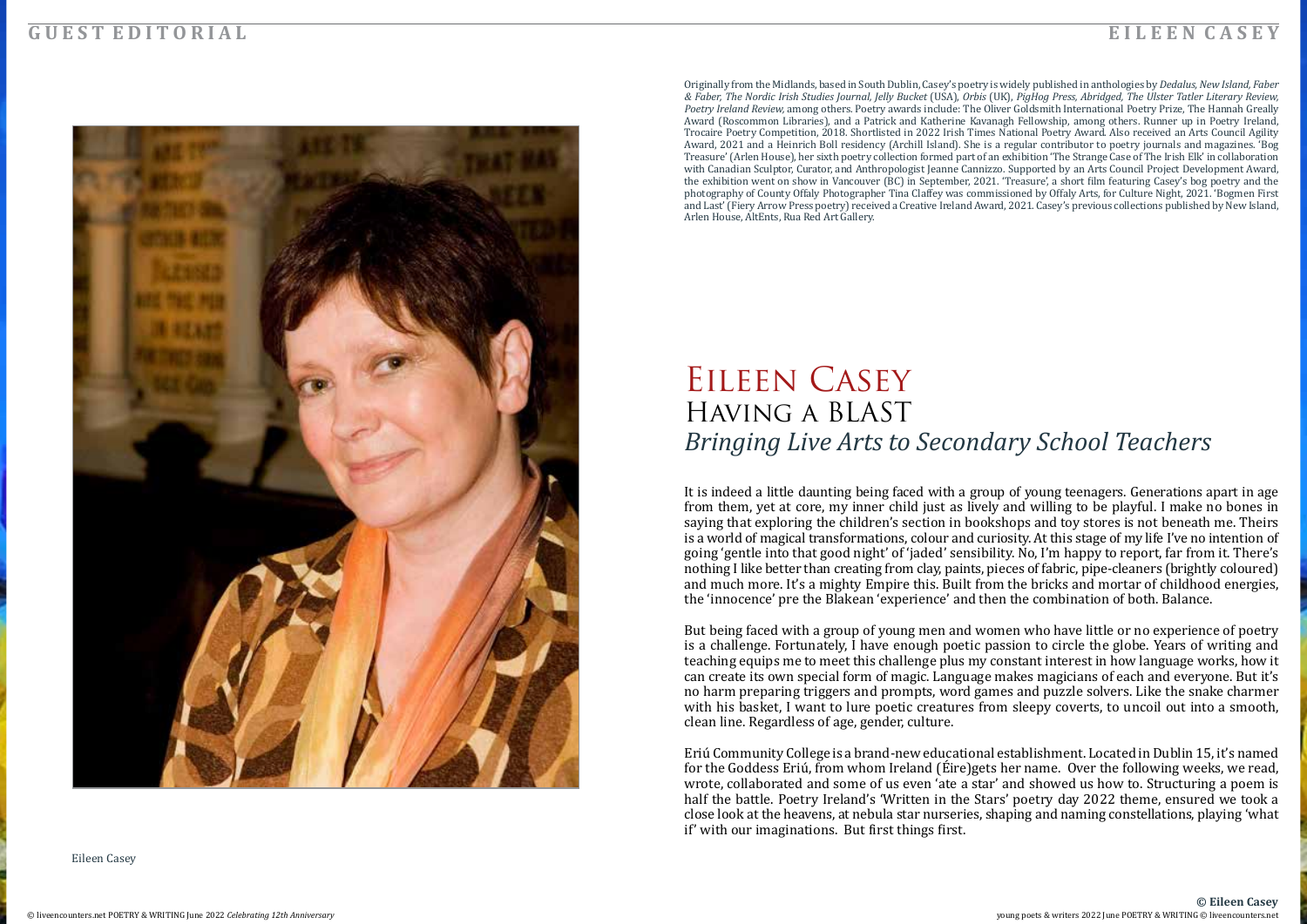#### **G U E S T E D I T O R I A L E I L E E N C A S E Y**

**© Eileen Casey**

In the words of Yeats; 'A symbol is indeed the only possible expression of some invisible essence, a transparent lamp about a spiritual flame". One of the first activities we engaged in was to begin the creation of a personal crest, based on our name. Eileen, means 'Bringer of Light' so to symbolise this meaning, I created a crest which had candles to represent light. Also, a story unfolded; as is the way with all generators of narratives, drama and resolution. Myths, Legends and Fairy Tales being the overarching subject of our sessions, it was necessary to create a story themed around 'balance', a world where sunlight and darkness could co-exist. Therefore, in the great battle between these two female forces (yes, in my narrative, they were powerful females), a catalyst needed to be invented. During the first session, each student received a tree card and a bird card to feature in their own story. My tree was the Sycamore and my bird, the sparrow (the bird representing forgiveness). And so, an explanation for balance and the necessity for same came from such humble story beginnings. The Sycamore is closely associated with Egyptian myth and is said to represent a reaching out and a burrowing down. Deep roots delve as far as the underworld while healthy, leafy branches hold up the skies.

As luck would have it, during our sessions, the Sycamore shed its tiny helicopters all over our neighbourhoods. At home, I held some leaves to the light and photographed them. Translucence/luminosity became the words of that particular session. Sycamore leaves are glossy yet delicate. Shaped like hands, we looked at similarities between objects and shape and how this translates to poetry i.e. length of line, syllabic count, the long and the short of it. Hands drawn on a sheet of paper provided five lines but also an antler shaped poem and a particular poem too, the cinquain (2/4/6/8/2 syllables).

We looked at various forms; Haiku, taking snapshots through language. American poet Robert Frost once said that writing without form is like playing tennis with the nets down. Having a map is a way forward, a blueprint. But these young men and women were new to poetry writing and were recharging their poetry batteries, a very important part of the process. Technology is a good thing. We all agree on that. However, I couldn't help thinking back to myself at their age. My hunger for books and reading was insatiable. The sight of my own handwriting on a page gave me such pleasure. But it's a different age now I remind myself.



Sycamore tree seeds. Photograph by Eileen Casey.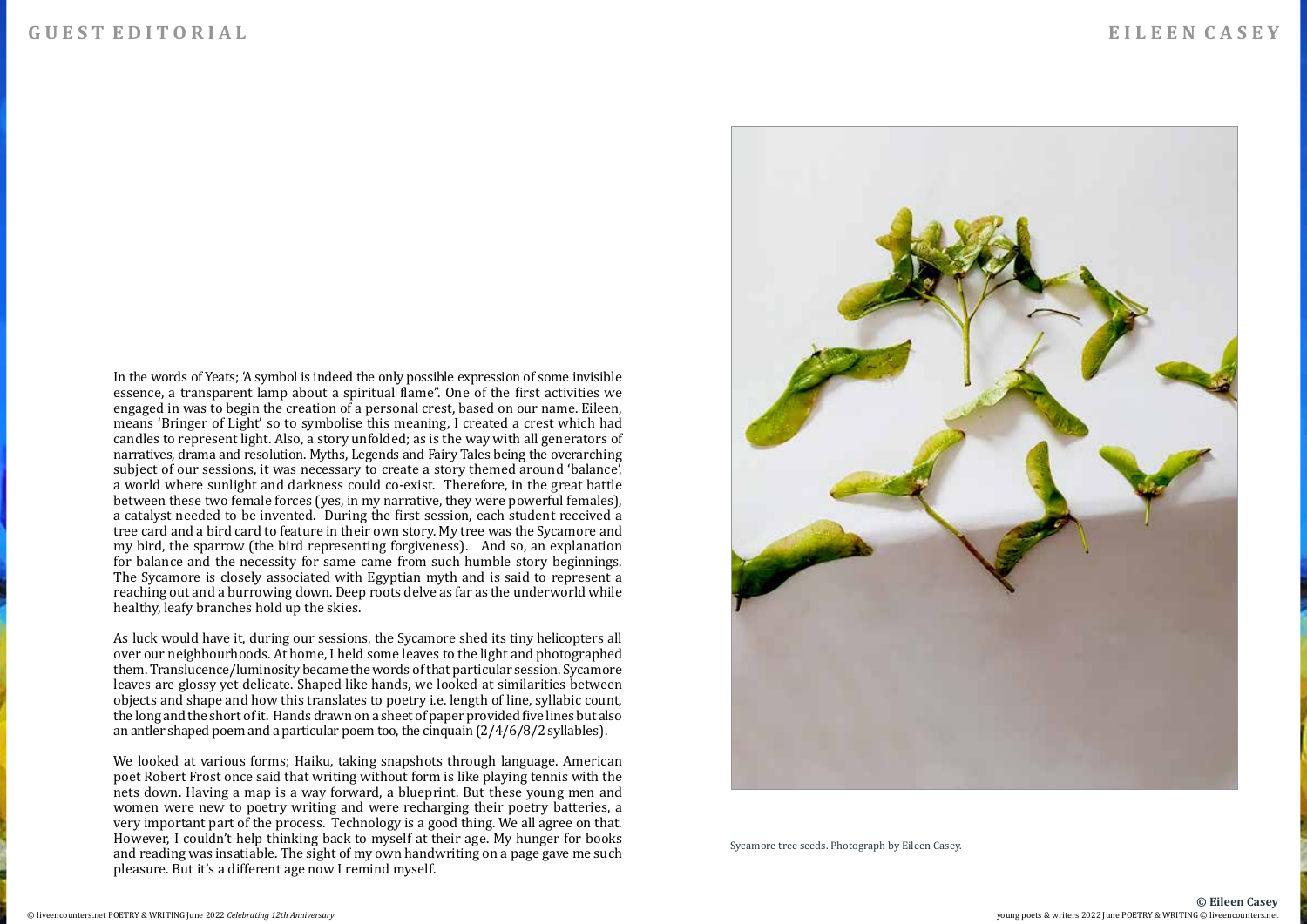[© liveencounters.net](https://liveencounters.net/) POETRY & WRITING June 2022 *Celebrating 12th Anniversary* young poets & writers 2022 June POETRY & WRITING © [liveencounters.net](https://liveencounters.net/)

Everything wasn't rosy in my childhood education garden either. Wonderful nuts and bolts (for which I'm ever grateful) but no art. No creative time to play with colour, to capture a night sky or a new dawn. And here I was, in Eriú, in a beautiful state of the art creative space, complete with piano. Darren, the Art Teacher did Trojan work with the individual crests outside of the sessions. A huge amount of work went into them.

Word games proved popular. I looked to Old Norse and Old English poetry. Kennings. A figure of speech where two words are combined in order to form a poetic expression; Couch-potato (lazy person), tree-dweller (bird), book-worm (reader). Smaller groups were made and we kenninged to our hearts content, one side of the room having to guess what the particular kenning referred to. Different coloured dice also generated excitement i.e. roll the green dice, whatever number it fell on i.e. six...so, a six letter 'green' word…i.e. leaves. And so on, with red, blue, orange…indeed, any colour you wish. I just happen to have these coloured dice.

'Devilish Dilemmas' proved intriguing…making choices between one superpower or another (having a photographic memory v becoming invisible for a day). Having choice in the first place is liberating as is the ability to create whatever universe desired completely from language. That's a heady prospect. Above all, I wanted to go back to the traditional pen/paper, the connection between these ordinary tools and the thinking process. Flexing the writing muscle is every bit as important as feeding the creative mind. The fantastical is not possible without the humble pen/pencil, sheet of clean paper. Oh yes, text can be typed onto the screen but that's not such a great idea when writing poetry. The screen fools you into thinking the poem is complete. On a basic level, it's lovely to look at the drafting process, those crossed out words, small errors which prove gateways to discoveries. As Joyce noted, mistakes are the portals to new discoveries. 'Mistakes' while writing poetry are actually very crucial stepping stones. There's a few lovely photographs included here of handwritten work and yes, work crossed out…lovely.

Being mindful of nature is achievable. Seasons, weather, taking time out to 'chill' with trees, to watch a bird building its nest. I spoke about a sighting I'd had in my own neighbourhood recently, how a crow tested a twig, working it through his beak from beginning to end, making sure it was strong from beginning to end.

#### **G U E S T E D I T O R I A L E I L E E N C A S E Y**

**© Eileen Casey**

Everything is connected in this world, from the obvious to the bizarre. The world will never let us down, always giving us surprise, shock, delight, anger but never, ever boring. We talked about the arrival of swallows, their heroic journey across 10,000 miles from Africa. How sometimes they lose their way, that familiar landmarks that signposted their journey disappear, causing them distress. My husband John comes from Muckross, County Killarney. He grew up in a converted stable on the Muckross Estate and when our children were small, we spent our holidays there. Years later, when that house was being refurbished we visited again, seeing a dead swallow on the remnants of a tiled floor once so dear to us. She had lost her way because the 'map' of her surroundings had changed. We discussed maps, the reverence of place names, how maps orientate us and keep alive places and settings, mountains and rivers we visit. And that's it's always better to be specific rather than vague when using place names in a poem.

We looked at the heavens, mother earth and under the sea. Poseidon and mermaids. We invented a mermaid narrative, whereby Mermaid Pearl wanted to be a dragon and so, she stole the fiery colours from coral. Teacher Valerie, showed some gorgeous images of coral which brought the session alive. Coral and Nebula were strikingly similar. Ocean and sky. We wrote a poem about climate change and how our actions can sometimes cause damage but that we can still aspire to be something that seems unattainable …just to achieve it in a sustainable, respectful way.

Part of the structure of the session was to demonstrate the value of women warriors, women from myth, legend and fairytale and 'ordinary' women alive today, contributing enormously to science, literature, medicine, sport and art. They are many. The world of animals and their place in narrative was explored. The story of the Cú bird (from Mexico) highlighted how vanity can be our downfall, the white horse that carried Oísin to Tir na Nóg. Werewolves, kelpies, dragons, unicorns, the backbone of the fantastical. Irish mythology, legend and fairy tale is both familiar and yet, unique. There are similarities and cultural differences in other such narratives but at their heart, there are common threads which unite us. My thanks to Eriú for their always warm welcome and to Darren, Valerie, Helen and Siubhan who made everything so pleasant and achievable. Thanks to Michael, headmaster of Eriú, there is much to be proud of.





Bringer of Light Crest. Photograph by Eileen Casey.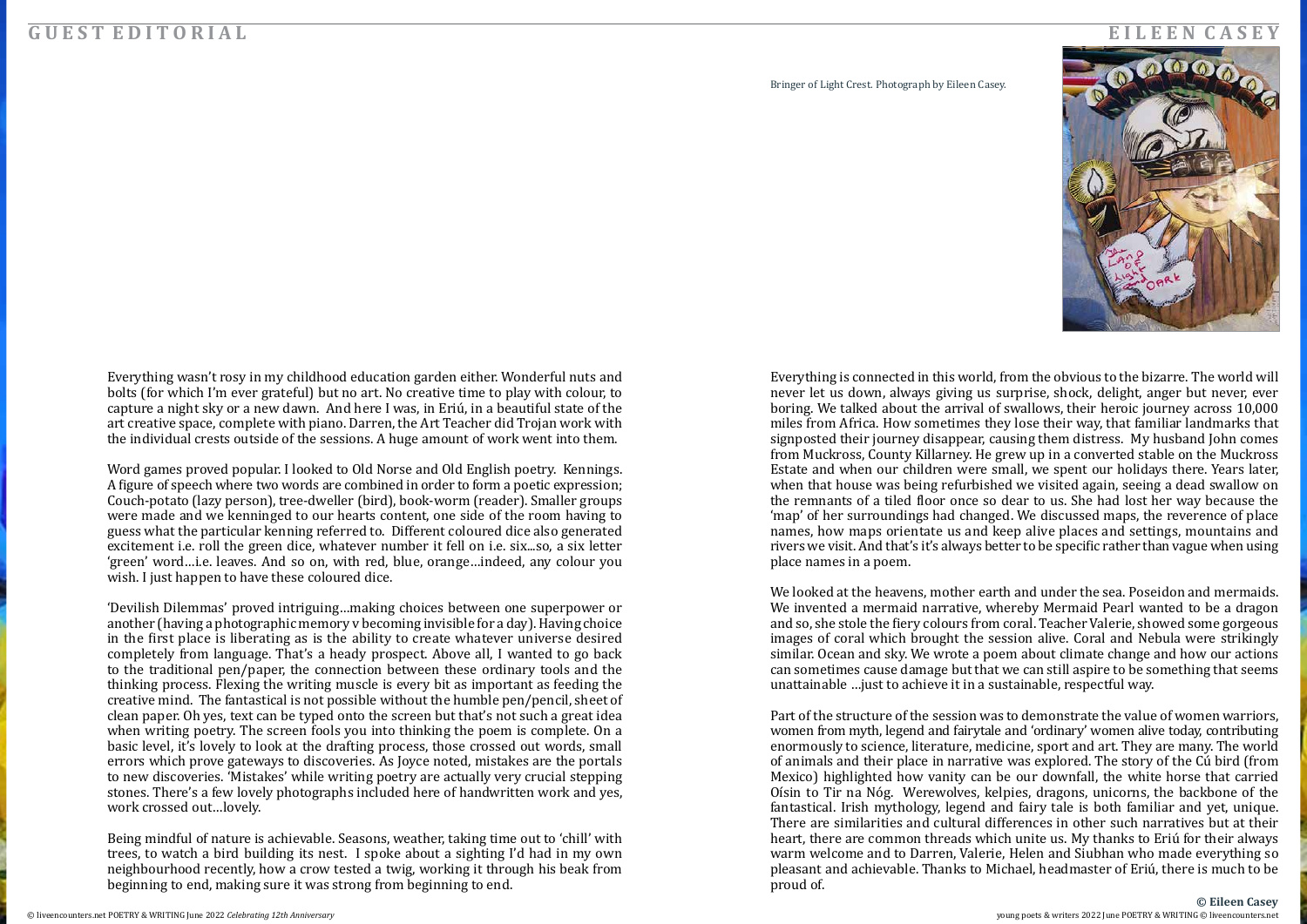The Sycamore Tree stands tall and free dancing in the wind. Swaying side to side in a blanket of green. The Sycamore Tree.

Sycamore leaves. Photograph by Eileen Casey.





## In a field of joy

Branches spiral through the leaves, motioning a wave, wind flows, leaves fall, gold. Covering the ground, Sycamore Tree.

This tall tree now bare, stands in the wind. Sycamore Tree.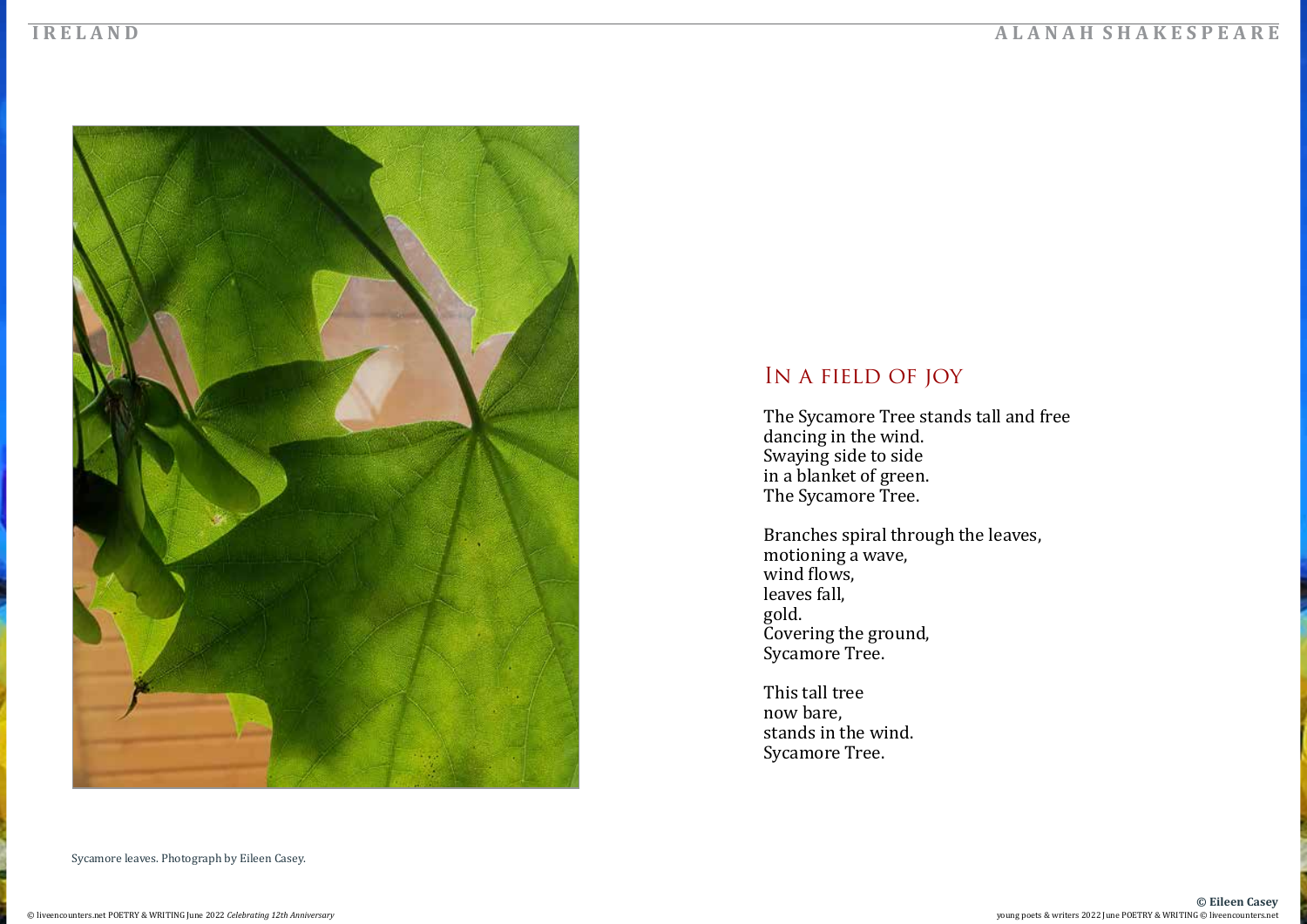## Inspiration

I thought that I would never see a tree that's still as me.

Upon whose bosom snow has lain; who intimately lives with rain.

A tree whose hungry mouth is pressed against the earth's sweet flowing breast;

A tree that looks at God all day and lifts her leafy arms to pray.

A tree that may in summer wear a nest of robins in her hair;

Poems are made by fools like me, But only God can make a tree.

## **A L K E N D A A A L S A L A M A T D O M A S T U M E N A S**

## Presence

The name comes from British Isles. Its puffy exterior but soft interior. Large broad-leaved tree grows very fast in the day and dark, warm and cold, snow and thunder, its beautiful round shape gives it that perfect touch, the camouflage pattern makes it invisible to some. Presence felt.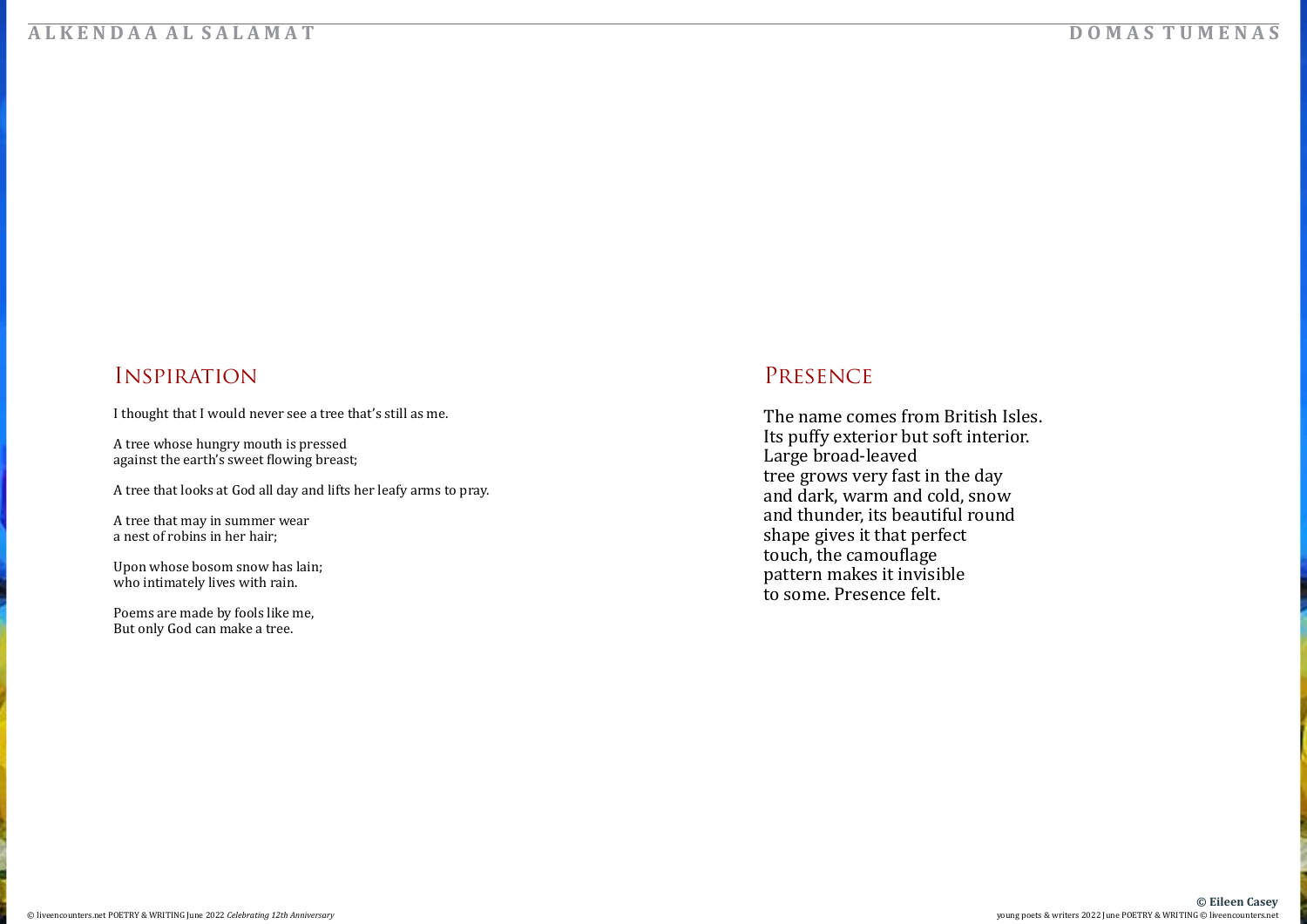### **I R E L A N D A N T L E R P O E M**



Photograph by Eileen Casey.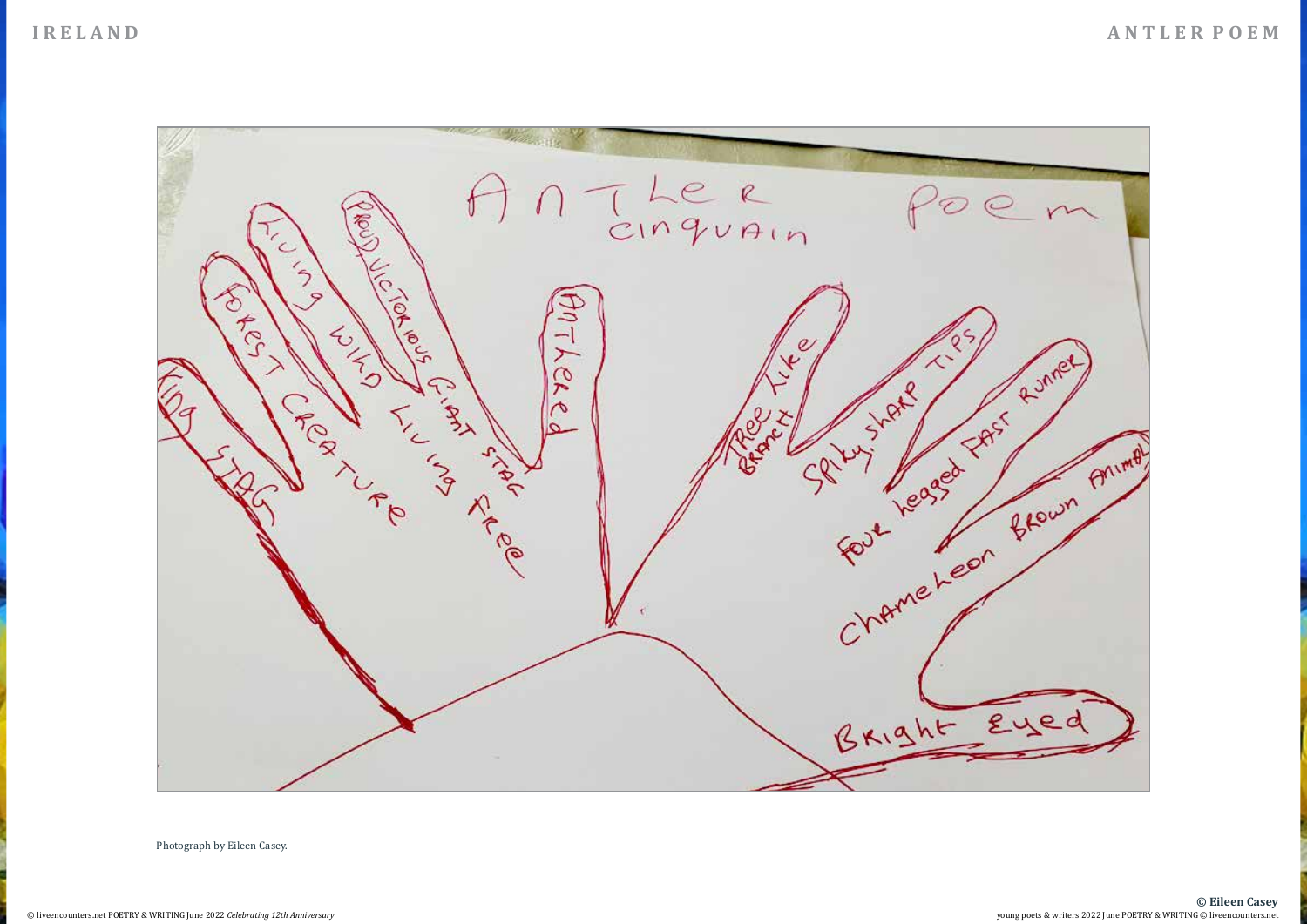### **N O R E E N A B Y D I E U L E V E T O L I V E I R A**

## Haiku

#### [© liveencounters.net](https://liveencounters.net/) POETRY & WRITING June 2022 *Celebrating 12th Anniversary* young poets & writers 2022 June POETRY & WRITING © [liveencounters.net](https://liveencounters.net/) **© Eileen Casey**

Starry stalky sway. Grow. Strobe filter forest green. Nature's vibrant tone.

## PATTERNS

It grows, shows beauty of colour, pattern, leaf. Of benefit to all. Strength. Even when leaves fall. They always return.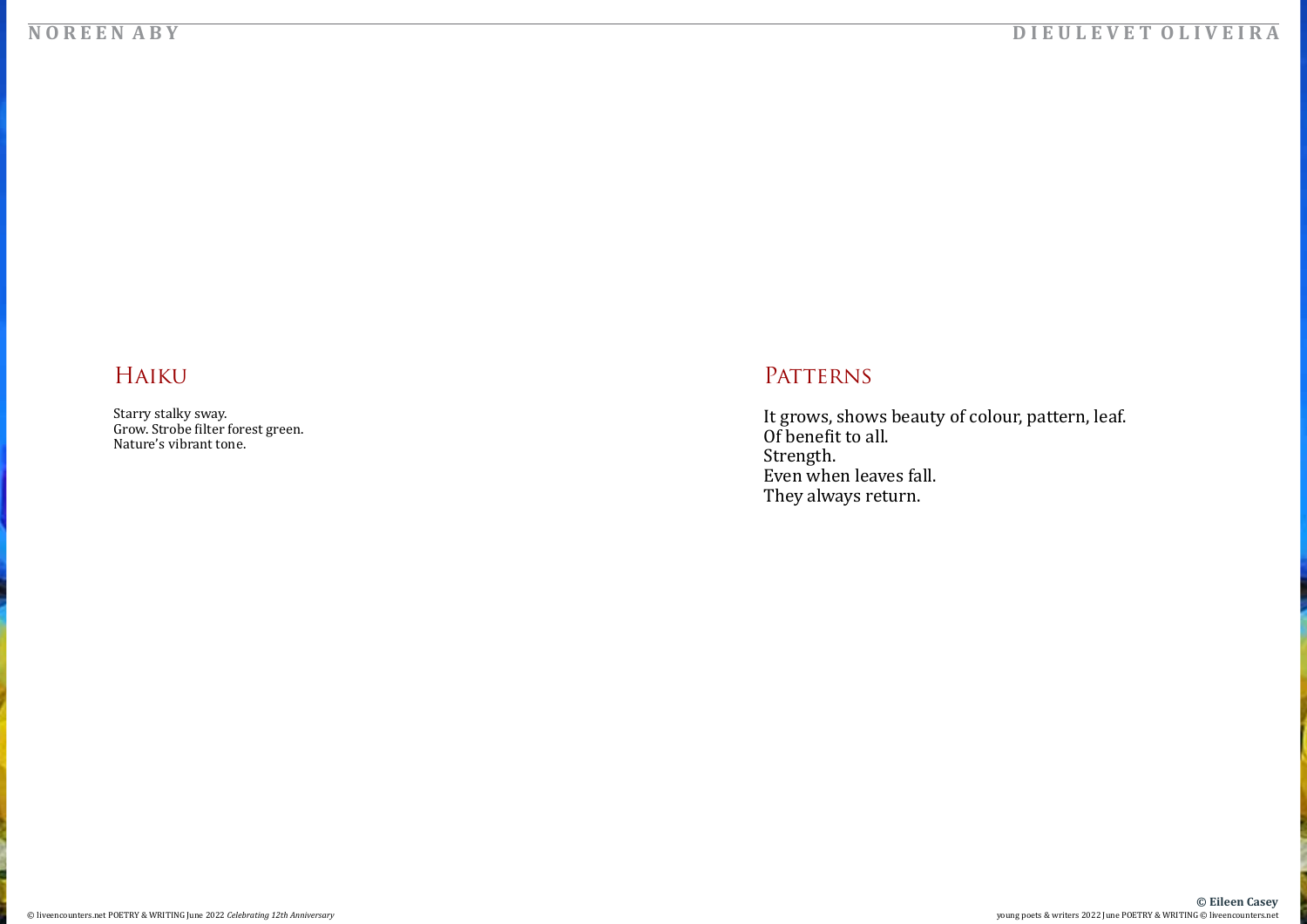### **A H M A D K H A N T A L Y A A H M E D**

Sycamore trees sit under the sunlight<br>And feed on the rain. And feed on the rain. They glisten under the moonlight, can help get your mood right. Leaves come down in ringlets; An easing on the soul.

## Ageing Beauty

The satisfaction it brings you Completes you, makes you whole The sycamore's life span Makes it grow mighty and old

## WARNING

There once stood the tree Sycamore strong Bright and bold Green leaves on grass Sweet gold. Aroma With a taste of spring.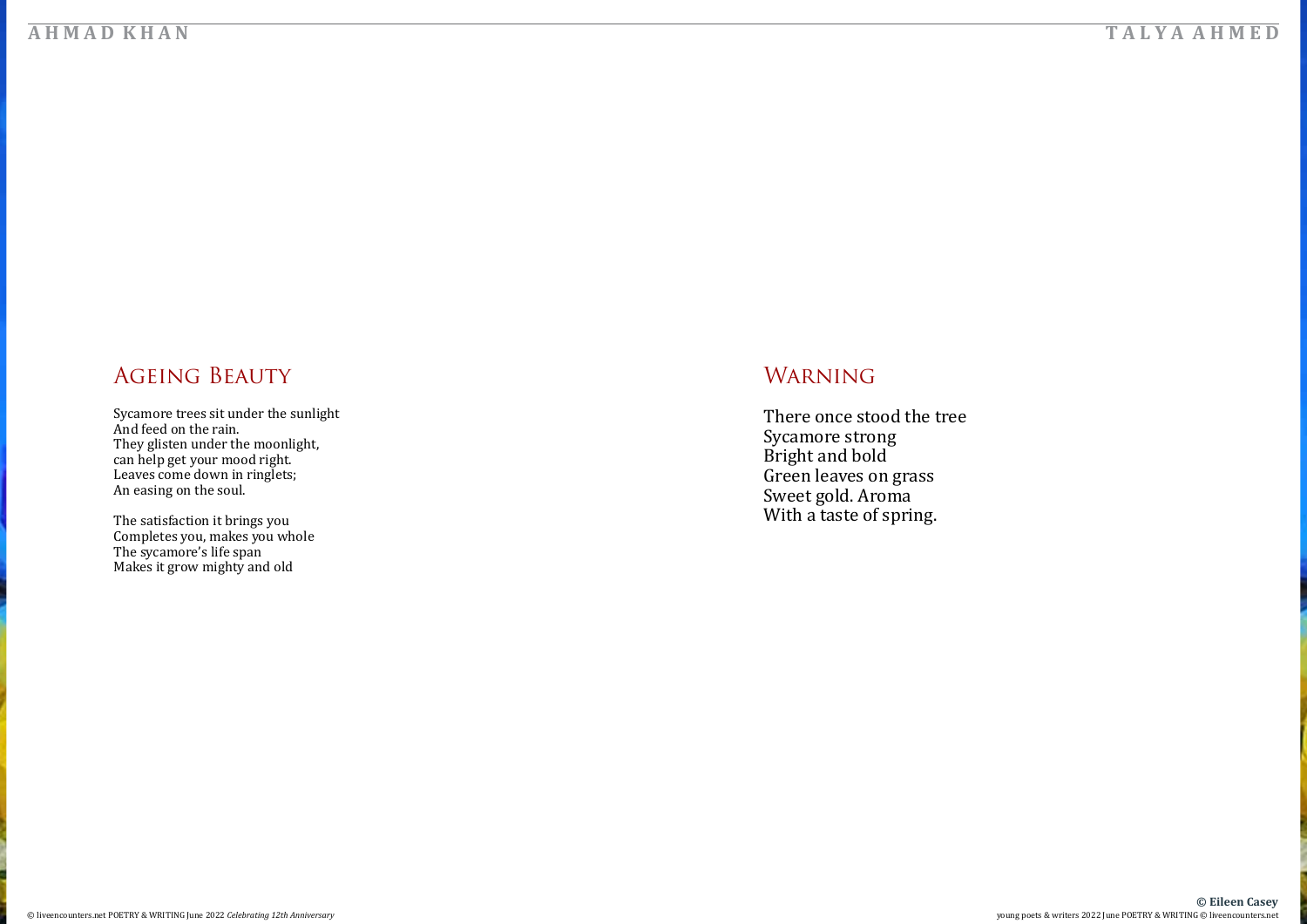

#### **I R E L A N D S T E V E S A M**

1515122 Malure 1s Evaywhere Malure is everywhere Mature 10 exemplatiere que op  $\mathbf{u}_t$ Cuerything that lives and grows is nature Animals by and small  $\mathbf{t}_i$ Malure is plants that grow so tall Mature is beautiful in early way<br>Wonderful , executing, And reads for care<br>So listers, deans and do your part to keep rature Beautiful Forever  $\epsilon$  $\omega$ 

#### **© Eileen Casey**

Photograph by Eileen Casey.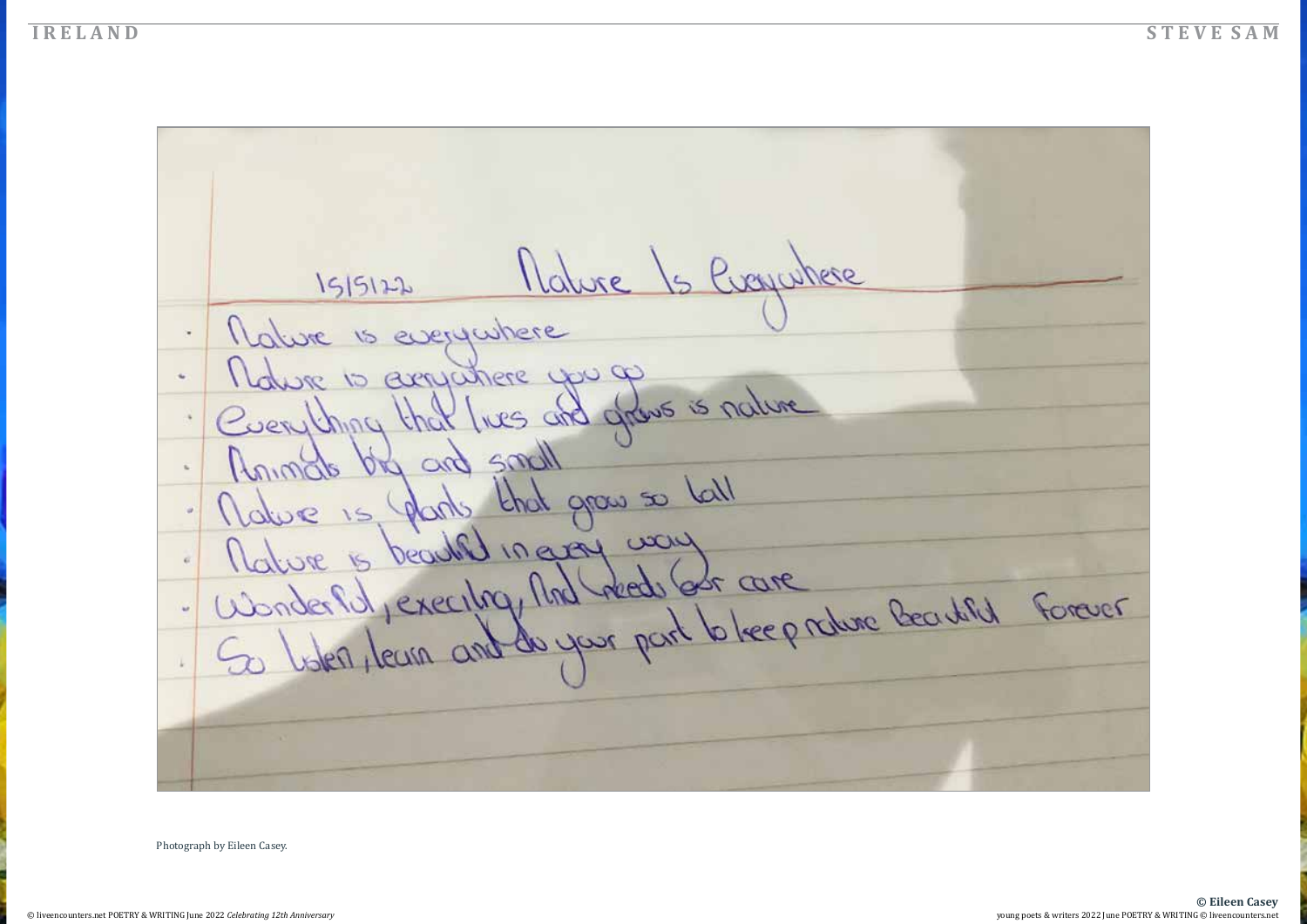## **N I C O L A S M I N A C V E R O N I C A G O N E**

## Earth and Sky

Colours of autumn have fallen. The ground is covered with shades of brown. I am a sycamore most regal and proud. My branches are so high I can touch a cloud.

The tree with bright green leaves Grows from youth to adulthood Reveals its beautiful colour, pattern. This tree brings life with every leaf, A tree that represents strength. Is generosity to earth and sky.

## **SHADES**

I have contrast and balanced leaves that don't deceive. Oh so spiny and spiky they are don't worry they won't cause a scar. My leaves are so peaceful calm and relaxing.

When the wind blows they act like they are dancing. They are porous and translucent and are trés amusánt. Nothing's better to listen to them crunch when they are in a bunch. It is like nature's paper.

Ta siad go halainn ar fad. Feicfidh me go luath thú.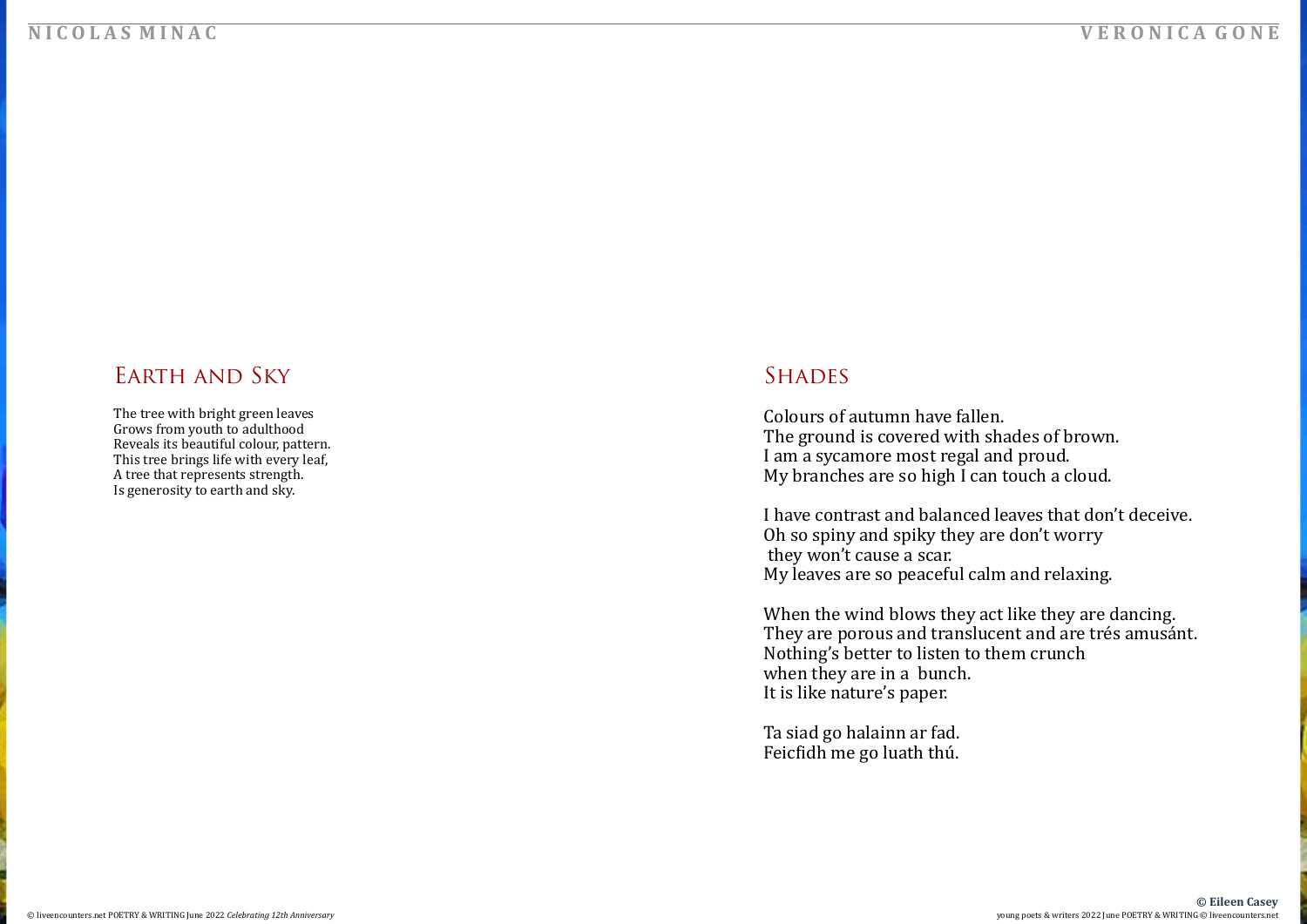

As the time flies and autumn roams by Sycamore trees grow and leaves fall. In shades of gold, brown and red they paint the floor.

### **K L A R A V E N C L O V A V I C I U T E I R E L A N D**

## FADE OUT

When winter comes, it will be so draining, Colour of leaves no longer remaining.



Leaves coat the ground in a giant blanket and more. As I look up to the sky I can see how this tree st re tch es out. I can see how the different branches are bent to be.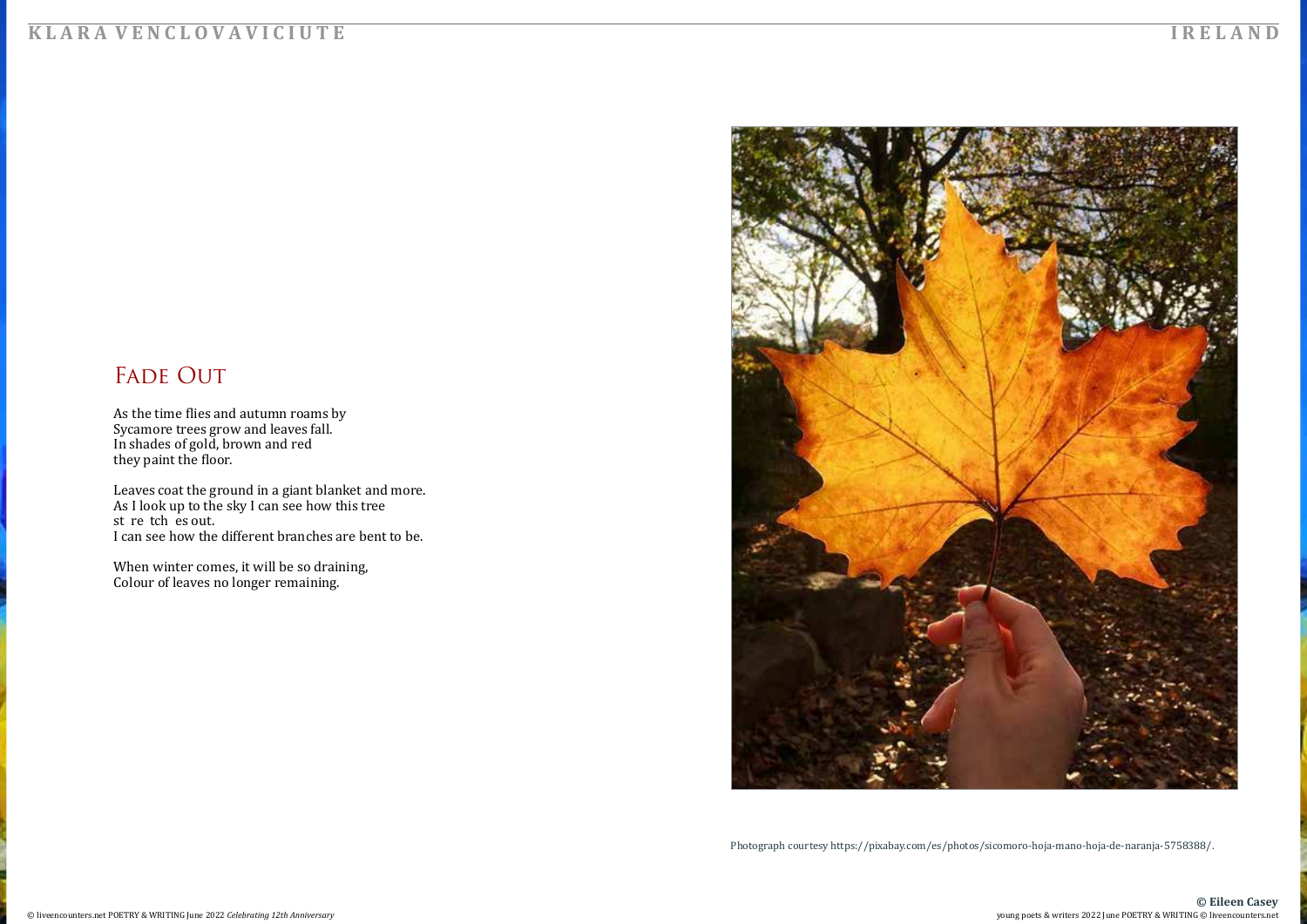### **M O D E S T A S M O G E N I S**

## Apocalypse

We are doing bad for the trees but if we don't stop, we are done.<br>— The world will end, and no one left

## PROTECTION

Big and beautiful, strong and healthy. If we keep going the way we are Mother Nature will not go far.



Sycamore tree stretching ever taller into the clouds opening its arms around the world 'cause it's great strength can protect us all.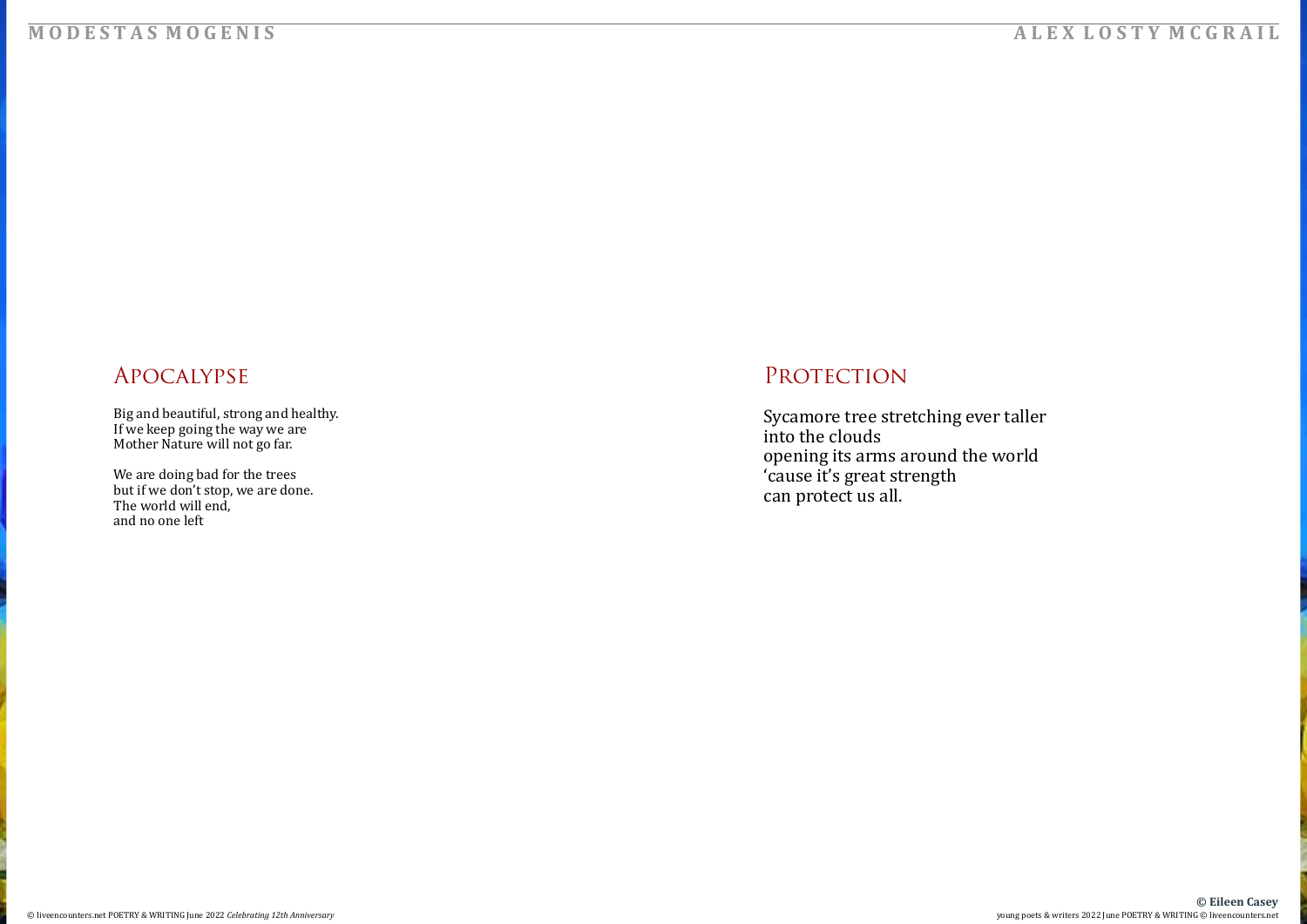## Dragon Selkie and Pearl's Sacrifice

Ten fathoms deep She longed to breathe fire So thieved colour from the velvet coral Vermilion, scarlet Drained coral to ash.

Poseidon bleached her greedy heart Beluga bubbled her until Coral hues restored again.



Photograph by Eileen Casey.

#### **C O L L A B O R A T I V E**

Abri (Rary Holls) **Charles Avenue** who called her dreams a heaven. And sprout wings to fly miles higher So she ceased all speech to stop them.<br>The merfolk grew quite fury,<br>So she took that fire brewing<br>I'm a dragon! she excloimed, but the merfolk hate her vain And used her fire to make her ash.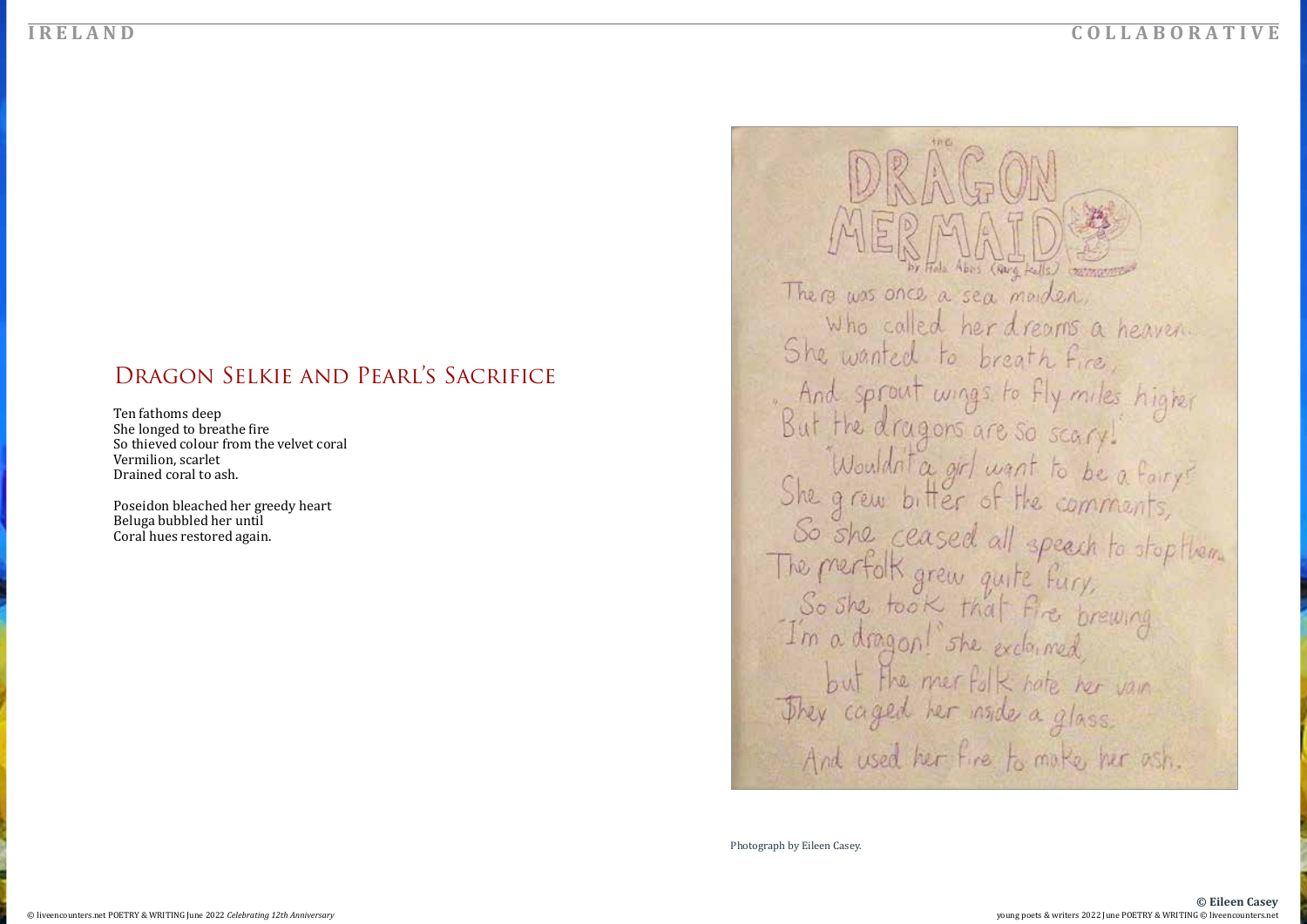## PEARL'S SACRIFICE

Innocent? – Guilty?

Twenty leagues down, A quarrel over coral divides Two sisters. Pearl, luminous As stars, dimmed by siren songs; Took the blame. Quenched Coral fires. Condemned her To shadow realms Until the scales Righted once again.

Bernerd Rang Kells Mermaid in a globe Mermaid

Photograph by Eileen Casey.

#### **C O L L A B O R A T I V E**

Conquain poem In a big globe<br>It looks very lonely<br>It I could just help it only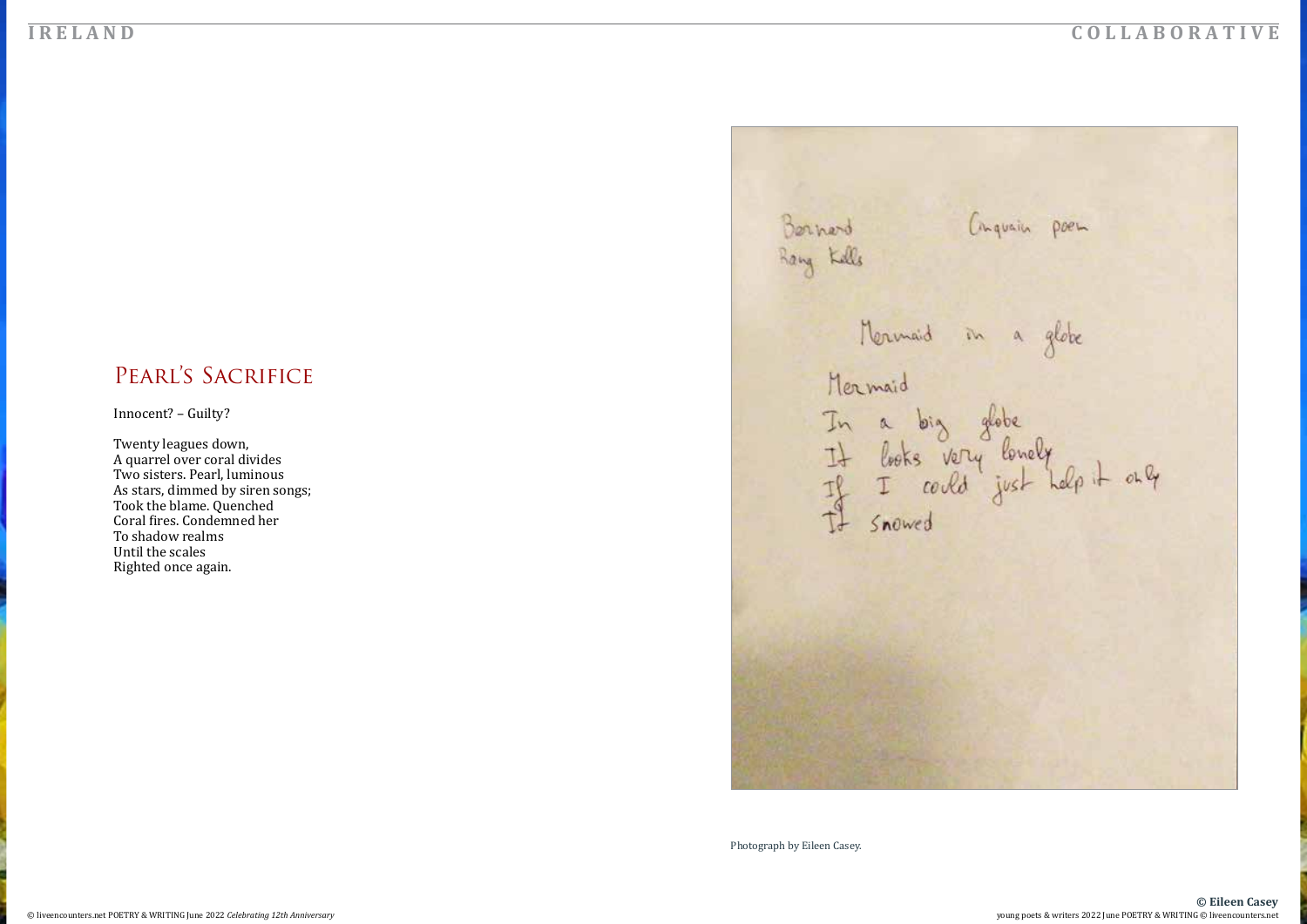## **STARS**

Shooting across the night sky Orbiting the cheesy moon Twinkling like little fairies. Stars.

High in the sky Looking like star pie Shiny as tinsel Twisting like a pencil Orbiting the moon Flying like a balloon While writing this tune.

The star is a cheese It has a pair of knees. It also lets out a sneeze Whenever it goes near leaves. You break the edgy corners The world will end in torture. We have to go and warn her. That someone's going to eat her.

#### **C O L L A B O R A T I V E**

**© Eileen Casey**

Greetings from up high From the lanterns of the sky As they dawn upon thee. The effect of lavender tea Nature's guide oh so high But at last Not everything lasts What impacts these around Will explode Without a sound.

*continued overleaf...*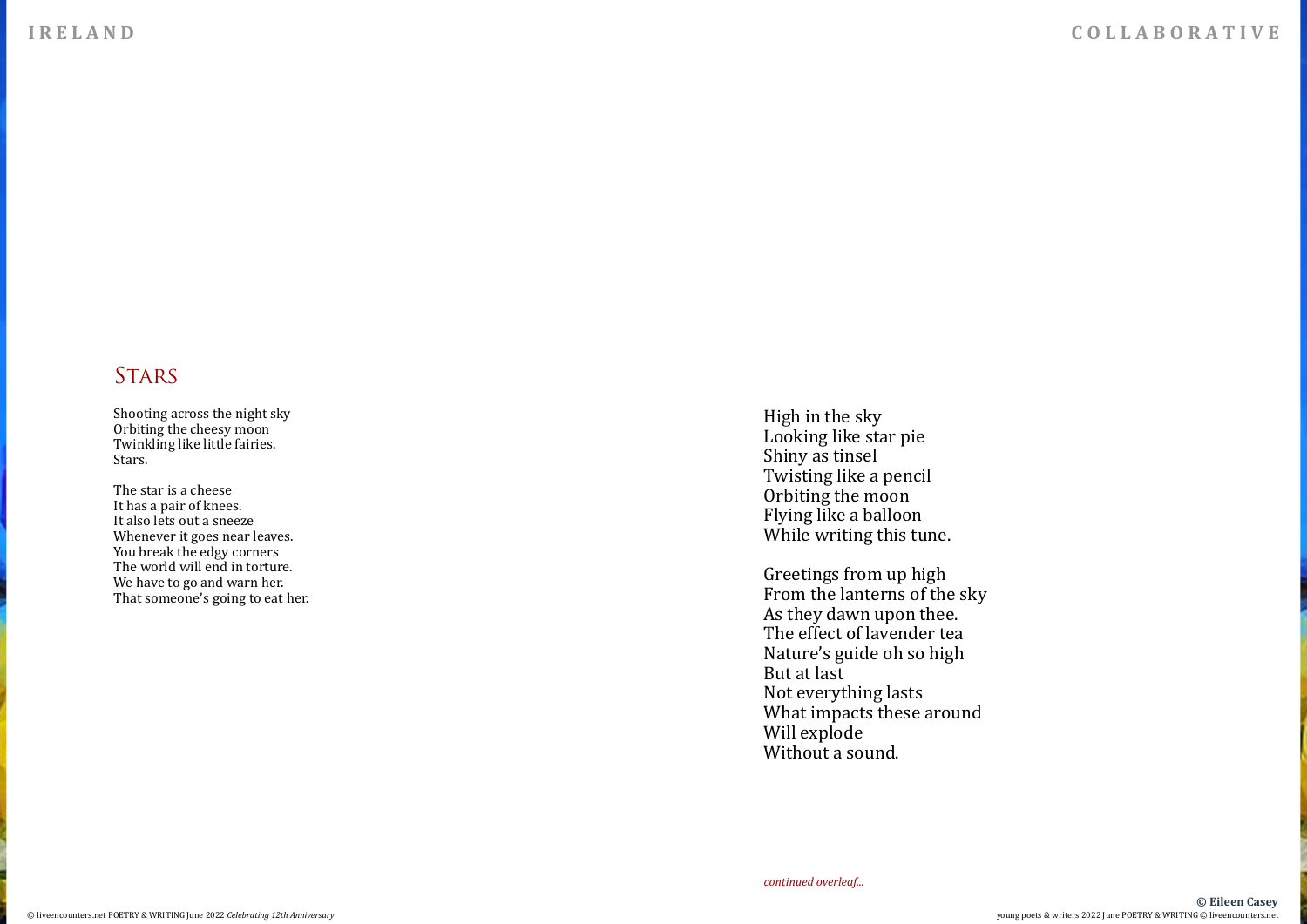## **STARS**

A star in the sky Waiting to die Like the love in my heart That feels like a lie. It rests all alone Waiting for a home. I can relate I just want a date.



Photograph by Eileen Casey.

### **C O L L A B O R A T I V E**

preparing a star is not easy<br>the shell is tough and hard to<br>get through,<br>break each of its fix Joints<br>and drain out the ffar-juice the star will pat up a struggle the star will part up a strugglie<br>but if you are skilled you will have<br>no trouble,<br><del>Star meal</del> season the star meal<br>with stardust and eat it with part